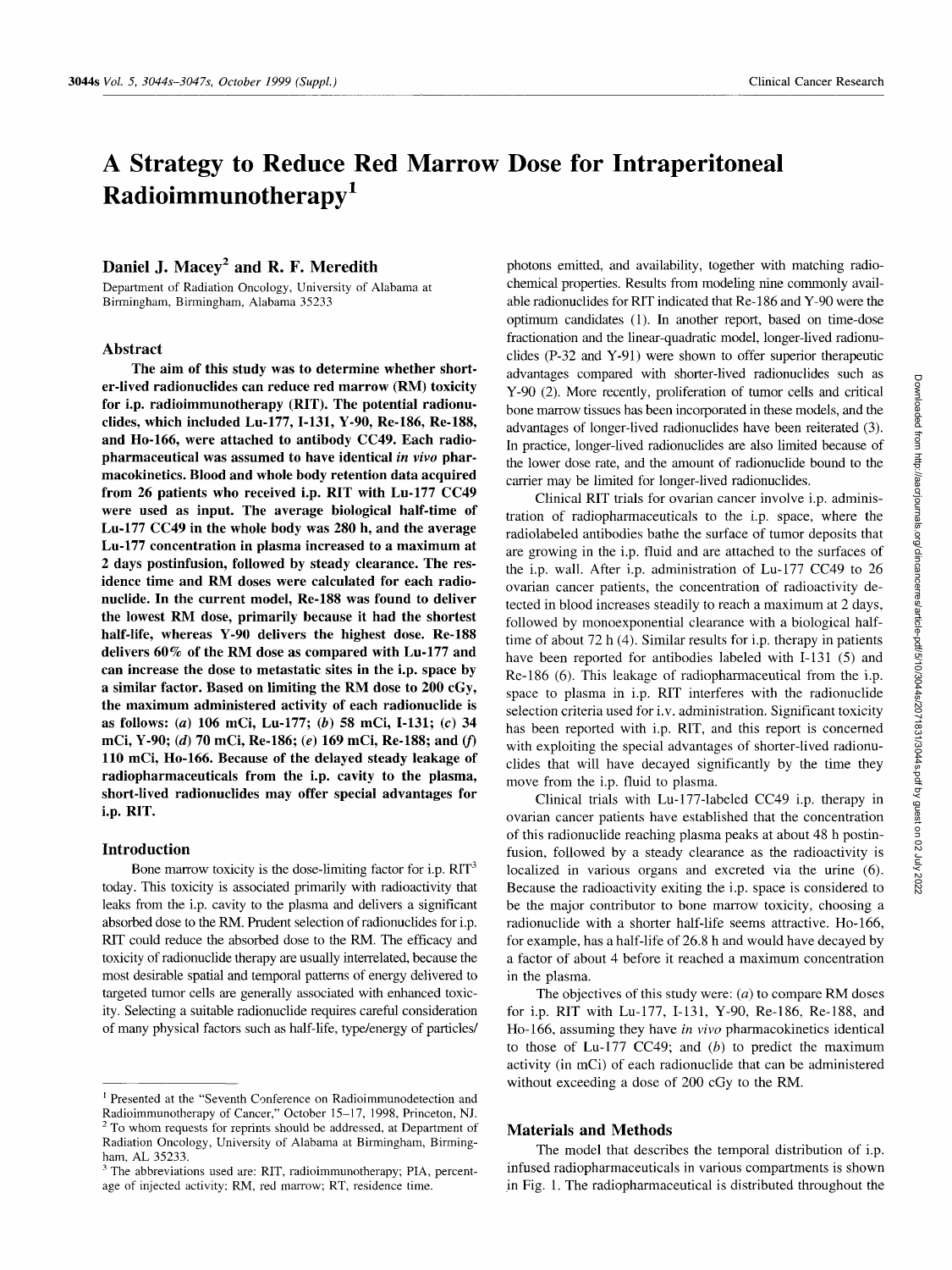

*Fig. 1* Qualitative schematic of assumed antibody kinetics used to derive radiation-absorbed doses to RM and whole body for i.p. RIT. At 7 days postinfusion, approximately 60% of radioactivity leaves the i.p. cavity and is localized in the remainder of the body or excreted.

i.p. cavity, and serial gamma camera images can trace the movement of more than 50% of the infused radioactivity from the i.p. space to the rest of the body over about 7 days. The significant leakage and difficulties inherent in trying to determine the fraction in the i.p. space make it difficult to use the dosimetry model described for i.p. administration of radionuclides (7). Infusion involves the injection of the radiolabeled antibody in a few milliliters to the i.p. cavity, followed by **500**  ml of saline. Mixing and distribution of the radiolabeled antibody in the i.p. cavity are promoted by movement of the abdomen while the patient is supine. The input data for this study was serial plasma and whole body retention data measured after an infusion of Lu-177-labeled CC49 in 26 ovarian cancer patients at the University of Alabama at Birmingham. Plasma samples were collected at 6 and 12 h and days 1, 2, 3, 4, and 7 after patients received  $15-45$  mCi/m<sup>2</sup> Lu-177 CC49 as an i.p. infusion in a total volume of 500 ml of saline. Whole body Anger camera images were acquired at 4 days postinfusion to validate that the radioactivity was uniformly distributed in the i.p. space and to visualize tumors/organs in which the Lu-177 CC49 was preferentially localized.

The average PIA of Lu-177 in the total plasma volume measured at various times postinfusion was converted to expected radioactivity for each radionuclide, assuming that the biological half-life for each radiopharmaceutical was identical. The RT for each radionuclide was calculated using the trapezoidal rule. The area from the last measured point to total decay was measured by extrapolating to a point along the time axis set at 10 times the effective half-life of the clearance region of the plasma PIA curve. A similar procedure was used to convert the PIA for the whole body data measured with Lu-177 CC49 to RT for the six radionuclides. In general, the whole body retention data measured with a gamma probe/spectrometer placed 4 meters from the surface of each patient was monoexponential, and the RT for each radionuclide was simple to calculate.



*Fig. 2* Average uptake and clearance pattern of Lu-177 CC49 in plasma measured from 26 ovarian cancer parents. The PIA data for the five other radionuclides were calculated from the data measured for Lu- 177.

The RM dose for each radiopharmaceutical was calculated from two sources of radioactivity:  $(a)$  plasma; and  $(b)$  the remainder of whole body. No specific uptake of the radiopharmaceutical or degradation products in the bone marrow or skeletal tissues was assumed for this model. The RT for bone marrow was calculated assuming the concentration of radionuclide in the RM was 0.19 of that in the plasma (8). Because S values for all of the radionuclides in this study were not available in MIRD11 S tables or the PC program MIRDOSE3, the source code for MIRDOSE2 was modified by Dow Chemical<sup>4</sup> (Freeport, TX) with permission from Oak Ridge.<sup>5</sup> This was used to provide RM dose estimates for the six radionuclides selected. Based on the results and setting the RM dose limit at 200 cGy, the maximum quantity of each radionuclide for i.p. therapy was calculated using

$$
A_{\text{max}} = \left[\frac{200}{\text{RM dose}}\right]_{\text{radionuclei}}
$$
 (A)

where  $A_{\text{max}}$  is the maximum administered activity (in mCi) of each radionuclide, and RM dose is the dose to the RM (in cGy/mCi) calculated for each of the radionuclides compared.

#### **Results**

This radionuclide selection model indicates the advantage of using shorter-lived radionuclides for i.p. RIT. The average radioactivity level detected in plasma from infusing 1 mCi of each radionuclide for i.p. RIT is depicted in Fig. 2. The concentration of the radionuclide in plasma is proportional to physical halt-life of each radionuclide. The corresponding RTs for each radionuclide in plasma are depicted in Fig. 3. The half-life of each radionuclide represents the order of magnitude. The

<sup>4</sup> MIRDOSE2, modified version supplied by Dr. Jim Simon (Dow Chemical Branch, Freeport, TX).

<sup>&</sup>lt;sup>5</sup> M. G. Stabin, Oak Ridge Institute for Science and Education, TN.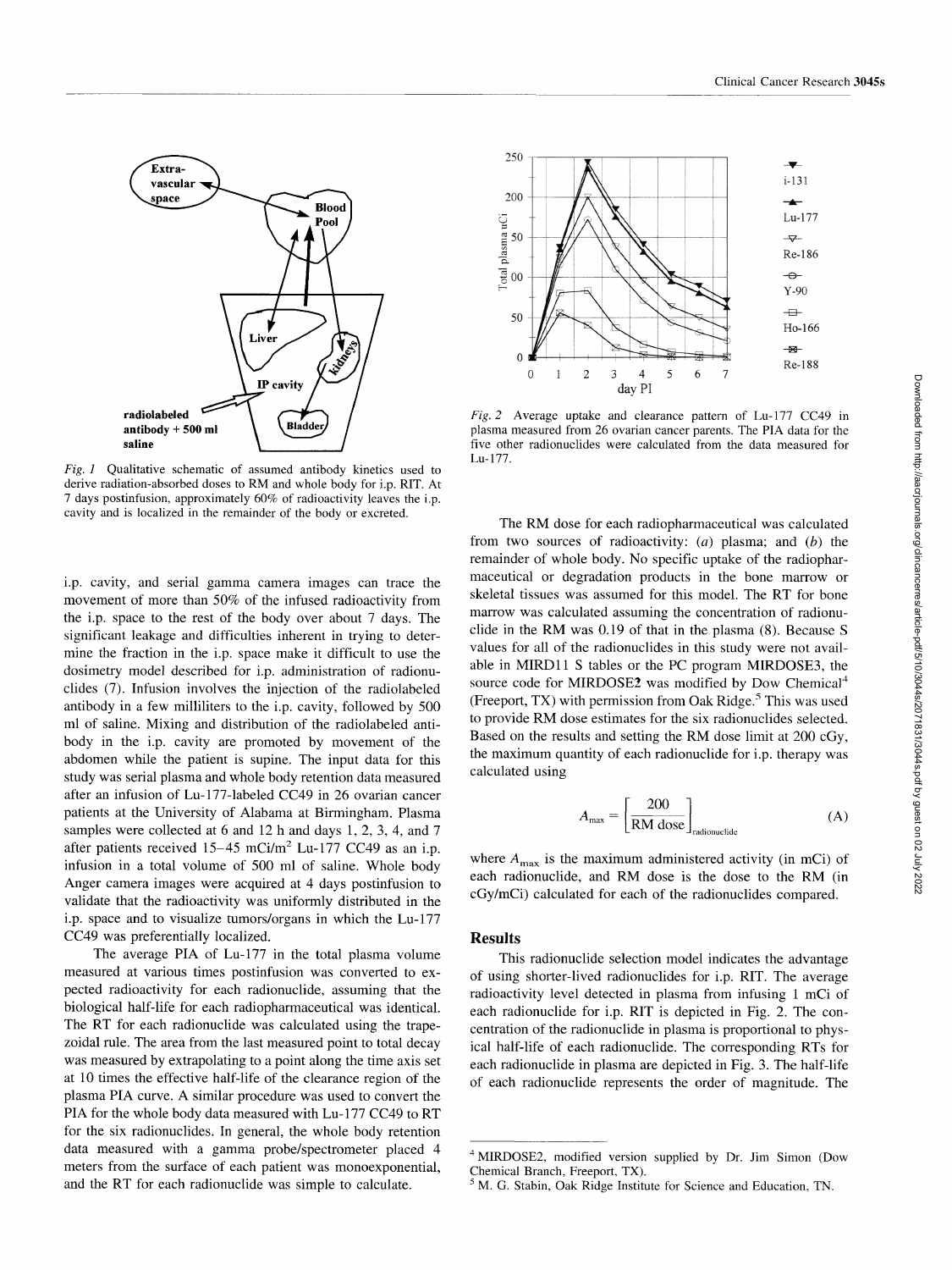

*Fig.* 3 RT-h for plasma  $(\blacksquare)$  and whole body  $(\lozenge)$  calculated from data acquired with i.p. RIT for Lu-177 and extrapolated to five other radionuclides.



*Fig. 4* RM dose (total dose and self-dose) and whole body dose (in cGy/mCi) estimated for i.p. RIT with each radionuclide. Re- 188 delivers the smallest dose to RM, whereas Y-90 delivers the largest dose. Total RM dose,  $\square$ ; RM dose-plasma,  $\blacksquare$ ; whole body dose,  $\overline{\mathbb{H}}$ .

cGy/mCi delivered to the RM from radioactivity in the plasma and whole body for each radionuclide is depicted in Fig. 4. For radionuclides such as 1-131 that emit a larger fraction of highenergy photons, the marrow self-dose represents a smaller fraction of the total marrow dose. The rankings found depend on a combination of physical half-life and energy emitted/disintegration for each radionuclide. These estimates include corrections for radioactivity in the remainder of the body, and although these absorbed dose estimates are larger than would be predicted using MIRD11 S values, their rankings will remain the same, regardless of which version of MIRDOSE or S tables are used. Table 1 lists the maximum activity calculated for the present model with each radionuclide *versus* empirical values for I-131, Re-186, and Y-90. When the maximum plasma activity reaches 25% of infused activity at 48 h, the absorbed dose contribution from the self-dose to RM was found to be about 84% (range, 70-89%) of the total RM dose.

*Table 1* Maximum administered activity predicted for i.p. RIT with each radionuclide attached to CC-49, based on limiting the RM dose to 200 cGy

|                  | $\sim$ $\sim$ $\sim$ $\sim$ $\sim$ $\sim$ |                                                    |  |
|------------------|-------------------------------------------|----------------------------------------------------|--|
|                  | Radionuclide                              | Maximum activity predicted<br>for i.p. $RIT$ (mCi) |  |
|                  | $Lu-177$                                  | 105                                                |  |
| plasma           | $I-131$                                   | 58.3                                               |  |
|                  | $Y-90$                                    | 34.1                                               |  |
| ▓▓<br>whole body | Re-186                                    | 89.9                                               |  |
|                  | Re-188                                    | 170                                                |  |
|                  | Ho-166                                    | 110                                                |  |
|                  |                                           |                                                    |  |

## **Discussion**

Although the goal for i.p. RIT is to restrict the radiolabeled antibody to the i.p. space, Anger camera images of every ovarian patient confirmed that a significant fraction of Lu-177 was outside the i.p. cavity. At 7 days postinfusion, approximately 60% of Lu-177 was estimated to be outside the i.p. cavity. Special techniques will be required to distinguish between the radioactivity localized in the liver from plasma-borne radioactivity and the radioactivity that is attached to the surface of this and other organs in the i.p. cavity.

The specific advantages offered by shorter-lived radionuclides for i.p. RIT cannot be assessed simply from a comparison of RT alone. Because the energy emitted from different radionuclides varies by a factor of 3 or more, the magnitude of RT alone does not provide the best estimate. Shorter-lived radionuclides usually also provide higher doses/dose rates to tumor volumes in the i.p. cavity, reduce RM doses from radioactivity that leaks out of the i.p. space into plasma, reduce exposure to hospital personnel, and may reduce the length of hospital stay for patients if the revised patient release criteria can be implemented.

These simplified modeling studies have indicated that Re-188 delivers the lowest RM dose for i.p. RIT, followed by Ho-166, Lu-177, 1-131, Re-186, and Y-90. In theory, Re-188 could be supplied from a W-188 generator in therapy amounts, which would have a significant impact on the cost of i.p. RIT. The absorbed dose to tumor deposits in the i.p. cavity can be increased by a factor  $\leq$  3 for short-lived radionuclides that also emit longer range  $\beta s$  than Lu-177 and I-131, such as Re-188 and Ho-166. This approach is similar to methods described to estimate the bladder wall dose (9). Although there is some correlation between ranking the predicted amounts of I-131, Re-186, and Y-90 that have been administered for RIT, specific uptake of Y-90 in the skeletal tissues is likely to reduce the amount that can be administered for therapy.

Further refinement of the present model used to compare these six radionuclides for i.p. RIT should include doses to a tumor *versus* RM. Also, separating the contributions of dose from radioactivity in the i.p. space and the remainder of the body should provide more accurate estimates, because the photon contribution to total RM dose will be significantly lower than the values predicted, especially for low-energy photons emitted by Ho-166. If specific uptake of the radionuclide in the skeletal tissues could be visualized in Anger camera images (9), estimates of RM dose will be especially important, because this